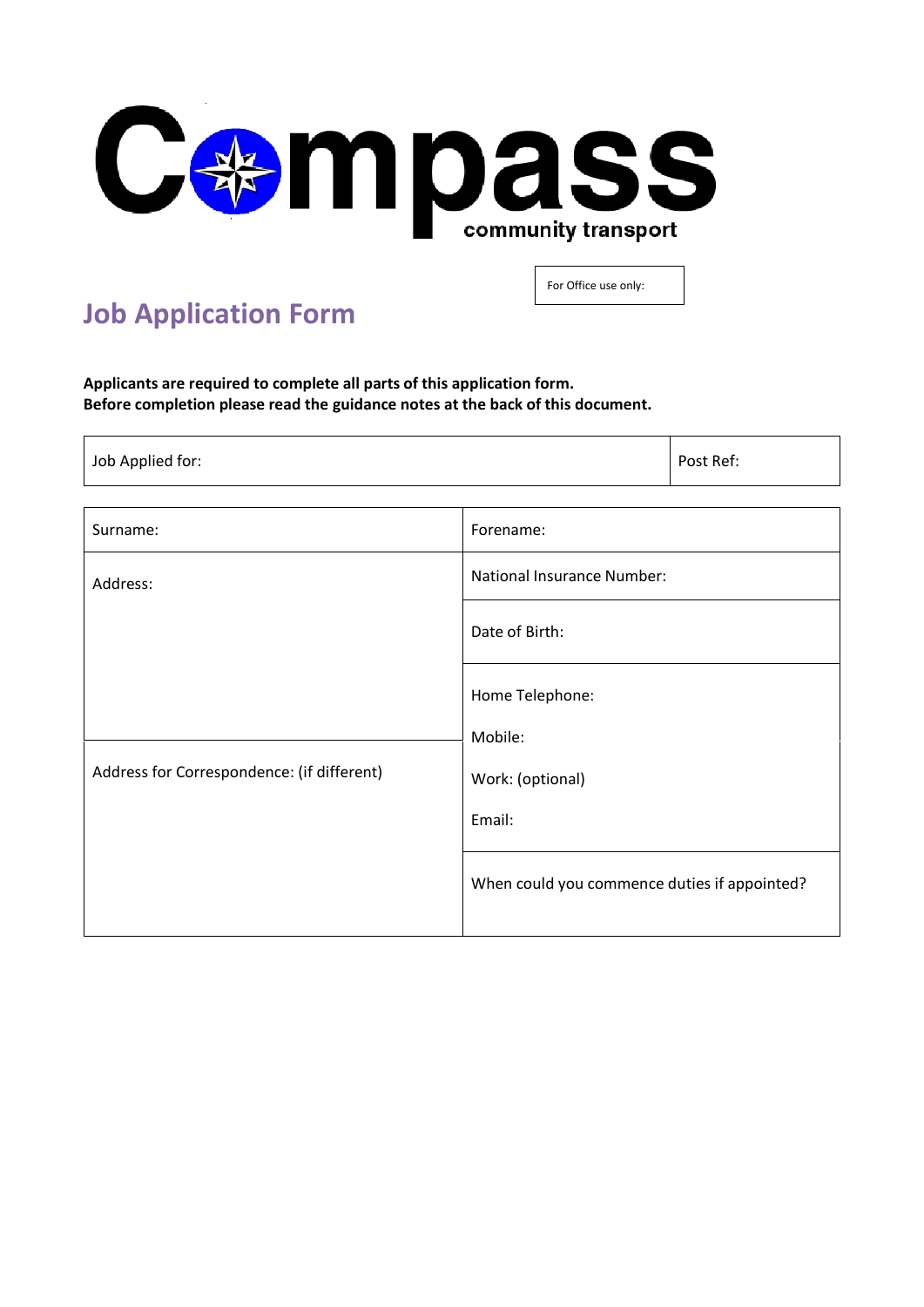| <b>References:</b> Please give the name, address, telephone number & email address of <b>TWO</b> independent<br>referees from whom Compass Community Transport will seek information regarding your suitability for<br>this job.<br><b>ONE</b> of the referees must be your current or most recent employer. |                                    |  |
|--------------------------------------------------------------------------------------------------------------------------------------------------------------------------------------------------------------------------------------------------------------------------------------------------------------|------------------------------------|--|
|                                                                                                                                                                                                                                                                                                              |                                    |  |
| Name:                                                                                                                                                                                                                                                                                                        | Name:                              |  |
| Occupation:                                                                                                                                                                                                                                                                                                  | Occupation:                        |  |
| Address:                                                                                                                                                                                                                                                                                                     | Address:                           |  |
|                                                                                                                                                                                                                                                                                                              |                                    |  |
|                                                                                                                                                                                                                                                                                                              |                                    |  |
| Postcode:                                                                                                                                                                                                                                                                                                    | Postcode:                          |  |
| Telephone Number:                                                                                                                                                                                                                                                                                            | Telephone Number:                  |  |
| <b>Email Address:</b>                                                                                                                                                                                                                                                                                        | Email Address:                     |  |
| Relationship to Applicant:                                                                                                                                                                                                                                                                                   | Relationship to Applicant:         |  |
| Can we contact prior to interview?                                                                                                                                                                                                                                                                           | Can we contact prior to interview? |  |
| Yes  <br>No l                                                                                                                                                                                                                                                                                                | Yes l<br>No.                       |  |
|                                                                                                                                                                                                                                                                                                              |                                    |  |

| <b>Job/Career History</b>                                          |                            |
|--------------------------------------------------------------------|----------------------------|
| Current or Last Job:                                               | Job Title:                 |
| (please indicate full or part time)<br>Name & Address of Employer: | Date Appointed:            |
|                                                                    | Date Left (if applicable): |
|                                                                    | <b>Current Earnings:</b>   |
| Telephone Number:                                                  | Scale or Grade:            |
| Email Address:                                                     | Notice Required:           |

Brief details of current or last job: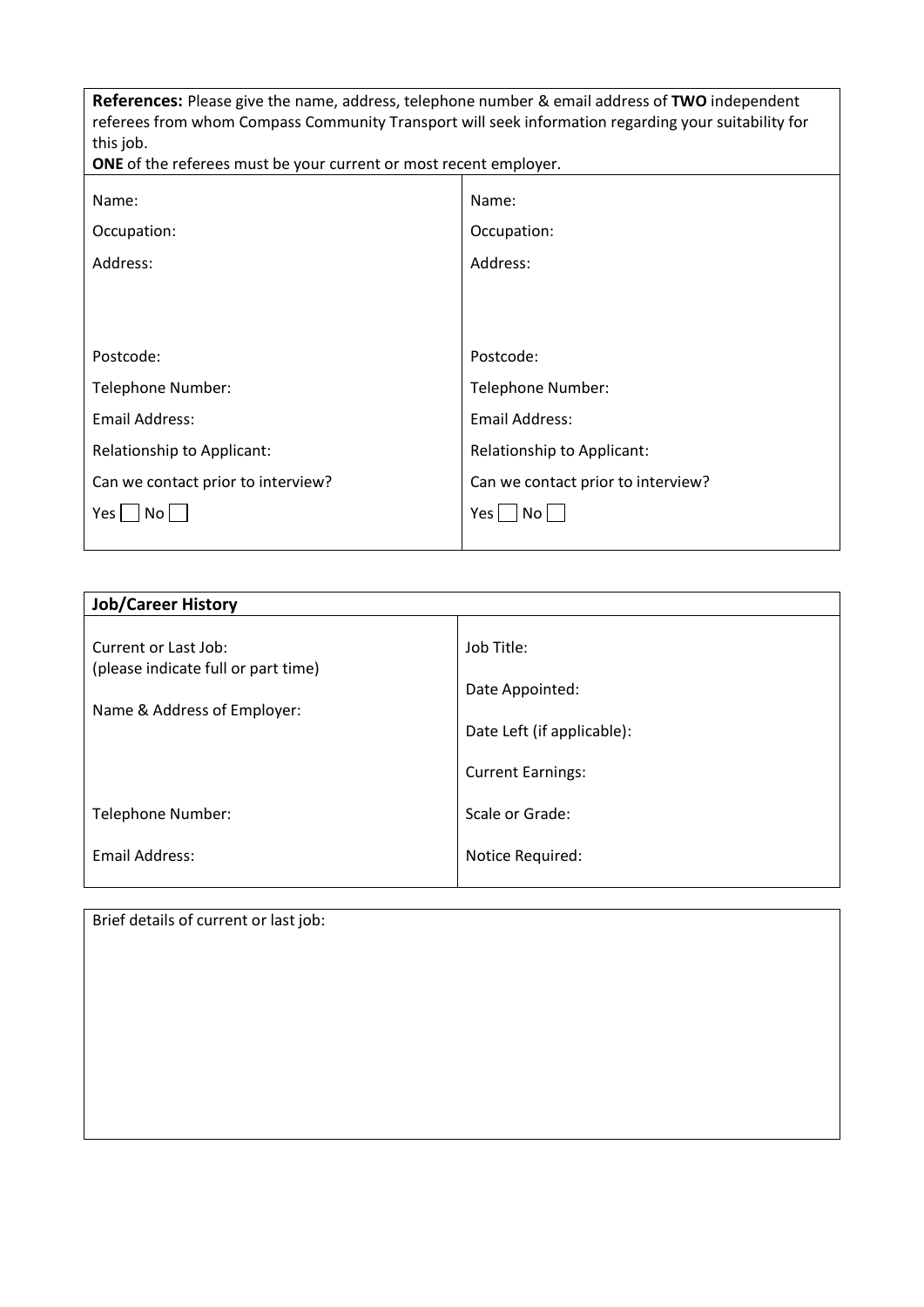| Previous Jobs (list all employment including unpaid & voluntary work, most recent first) |       |                                    |                                |  |
|------------------------------------------------------------------------------------------|-------|------------------------------------|--------------------------------|--|
|                                                                                          | Dates |                                    | Job or jobs held with Employer |  |
| From                                                                                     | To    | <b>Employer Name &amp; Address</b> |                                |  |
|                                                                                          |       |                                    |                                |  |
|                                                                                          |       |                                    |                                |  |
|                                                                                          |       |                                    |                                |  |
|                                                                                          |       |                                    |                                |  |
|                                                                                          |       |                                    |                                |  |
|                                                                                          |       |                                    |                                |  |
|                                                                                          |       |                                    |                                |  |
|                                                                                          |       |                                    |                                |  |
|                                                                                          |       |                                    |                                |  |
|                                                                                          |       |                                    |                                |  |
|                                                                                          |       |                                    |                                |  |
|                                                                                          |       |                                    |                                |  |
|                                                                                          |       |                                    |                                |  |
|                                                                                          |       |                                    |                                |  |
|                                                                                          |       |                                    |                                |  |
|                                                                                          |       |                                    |                                |  |

Previous Jobs (If there are any gaps on your employment please explain below)

| <b>Qualifications &amp; Training</b> |                                             |               |
|--------------------------------------|---------------------------------------------|---------------|
| <b>Qualifications Obtained</b>       | Type & Level<br>(GCSE, A Level, Degree etc) | Date Obtained |
|                                      |                                             |               |
|                                      |                                             |               |
|                                      |                                             |               |
|                                      |                                             |               |
|                                      |                                             |               |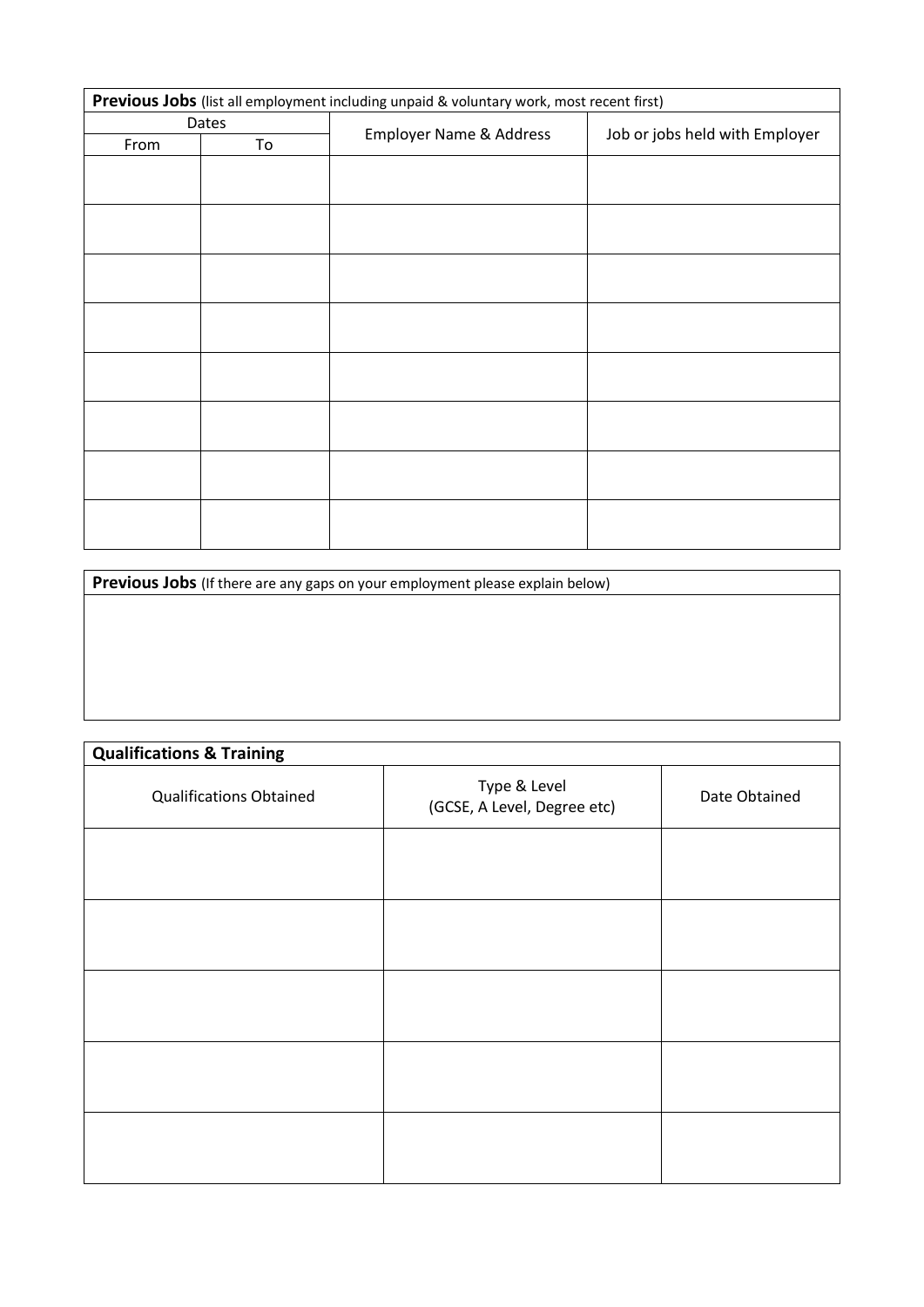| Non Qualification Courses & Further Training |      |  |
|----------------------------------------------|------|--|
| Details                                      | Date |  |
|                                              |      |  |
|                                              |      |  |
|                                              |      |  |
|                                              |      |  |
|                                              |      |  |
|                                              |      |  |
|                                              |      |  |
|                                              |      |  |
|                                              |      |  |
|                                              |      |  |
|                                              |      |  |
|                                              |      |  |
|                                              |      |  |
|                                              |      |  |
|                                              |      |  |
|                                              |      |  |
|                                              |      |  |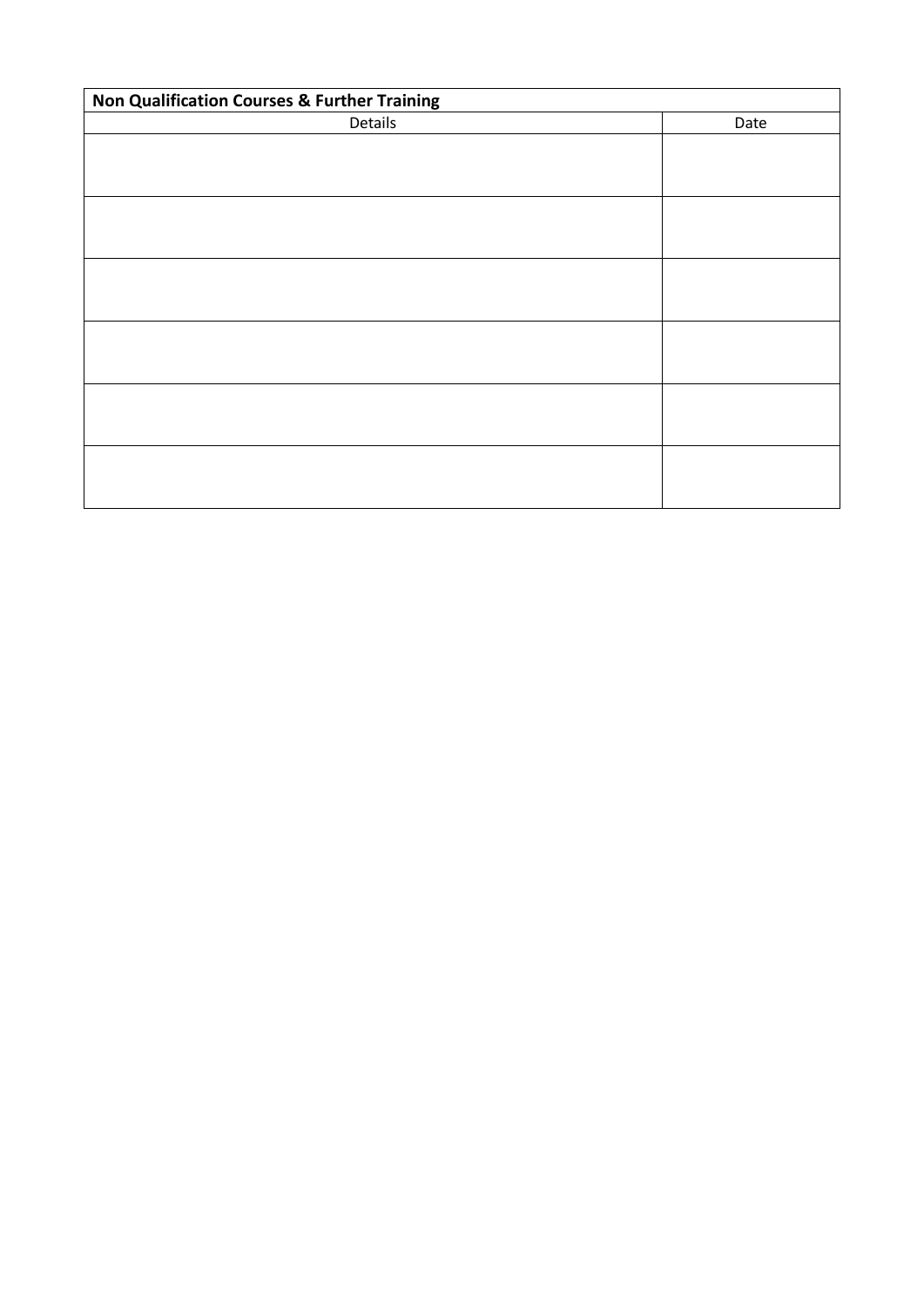#### **Personal Statement**

(Please provide a detailed statement of the skills, knowledge & experience that makes you suitable for this job)

#### **Data Protection**

The personal information supplied by you on this application form will be used only to consider your application for employment with Compass Community Transport.

If you are shortlisted, contact will be made with the references you supply on the application form & a confidential reference will be sought from them.

The information you supply on the Equal Opportunities Monitoring Information Form will be used for those purposes stated & will only be retained in an anonymised form so that it cannot be linked to individual applicants. The information you supply will be retained only as long as necessary for the purposes of recruitment & monitoring.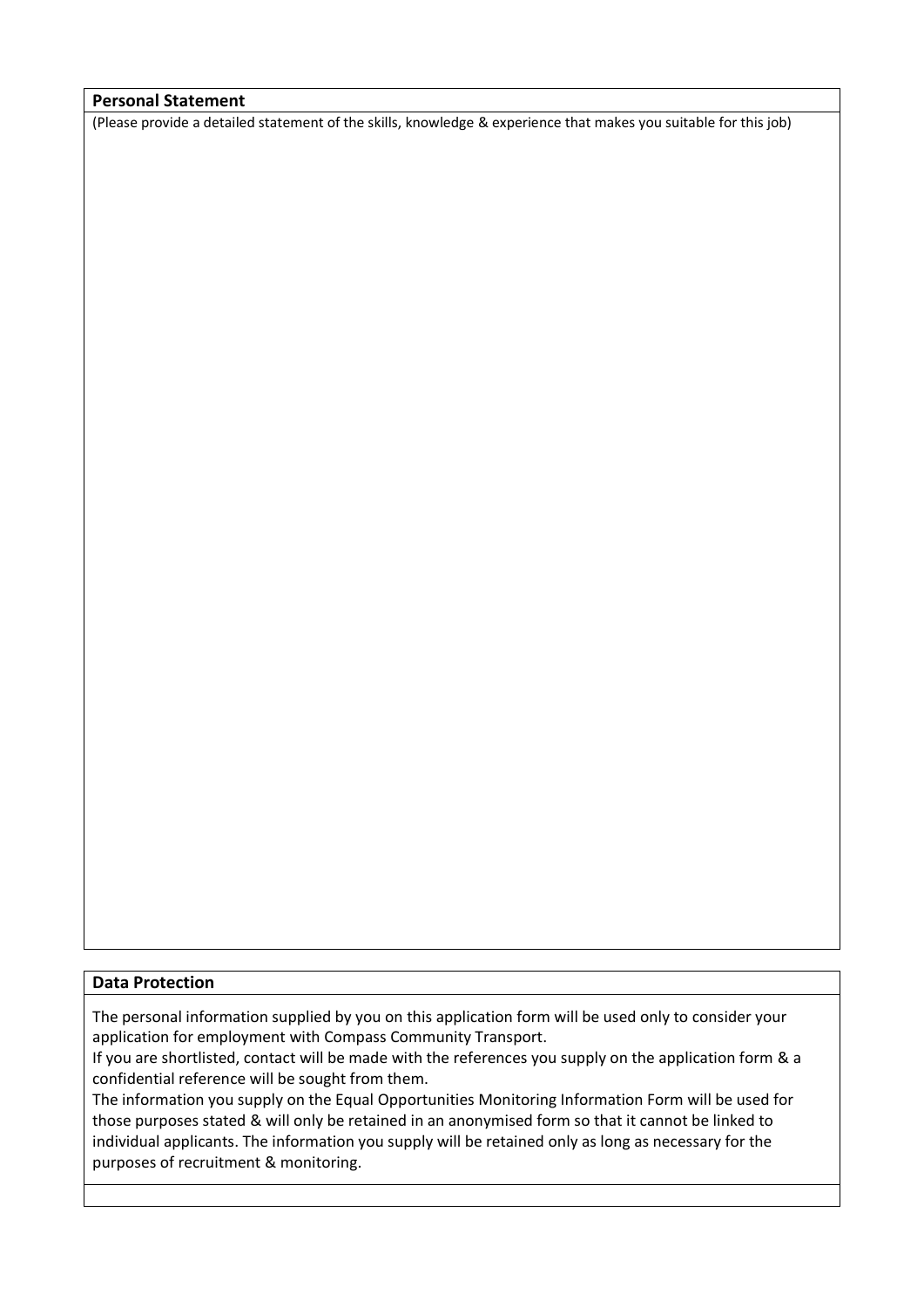| <b>Criminal Convictions</b>                                                                                                                                                                                                                                                                                                                                                                            |
|--------------------------------------------------------------------------------------------------------------------------------------------------------------------------------------------------------------------------------------------------------------------------------------------------------------------------------------------------------------------------------------------------------|
| This appointment is excluded from the non-disclosure provisions under the Rehabilitation of Offenders<br>Act 1974. Applicants must declare any convictions which for other purposes are "spent" & in the event of<br>employment, failure to disclose such convictions could result in dismissal or disciplinary action by<br>Northern Education Trust. Any information will be treated confidentially. |
| Have you ever been convicted of a criminal offence by a Court of Law? Yes<br>No II                                                                                                                                                                                                                                                                                                                     |
| If yes, please attach details including the offence & the date.                                                                                                                                                                                                                                                                                                                                        |
|                                                                                                                                                                                                                                                                                                                                                                                                        |
| Are you a member of any Professional Body? (please give details)                                                                                                                                                                                                                                                                                                                                       |

### **Driving & Mobility**

| Do you hold a current Driving Licence? Yes     No                              |
|--------------------------------------------------------------------------------|
| Do you hold a full category D Licence? Yes  <br>$NO$   $\overline{ }$          |
| Do you hold a current HGV/PSV or other specialist Driving Licence? Yes<br>Noll |
| When does your current CPC qualification expire?                               |
| Do you have any driving convictions/points? Yes    <br>Noll                    |
| Please specify:                                                                |
|                                                                                |

| Are you related to any employee or trustee.            |  |
|--------------------------------------------------------|--|
| Please state below his/her name(s) & the relationship. |  |
| $ No $   Unsure    <br>Yes                             |  |
| Details:                                               |  |
|                                                        |  |

### **Declaration**  I declare that the information on this application form is full, accurate & complete. I understand that if I provide false information or fail to provide full, accurate information, this may lead to the decision that my application cannot be considered any further, the withdrawal of offer of appointment, or by my dismissal, without notice, if I have been appointed. I also understand that canvassing a Compass Community Transport employee whether directly or indirectly, will result in this application being disqualified. Signed: Date: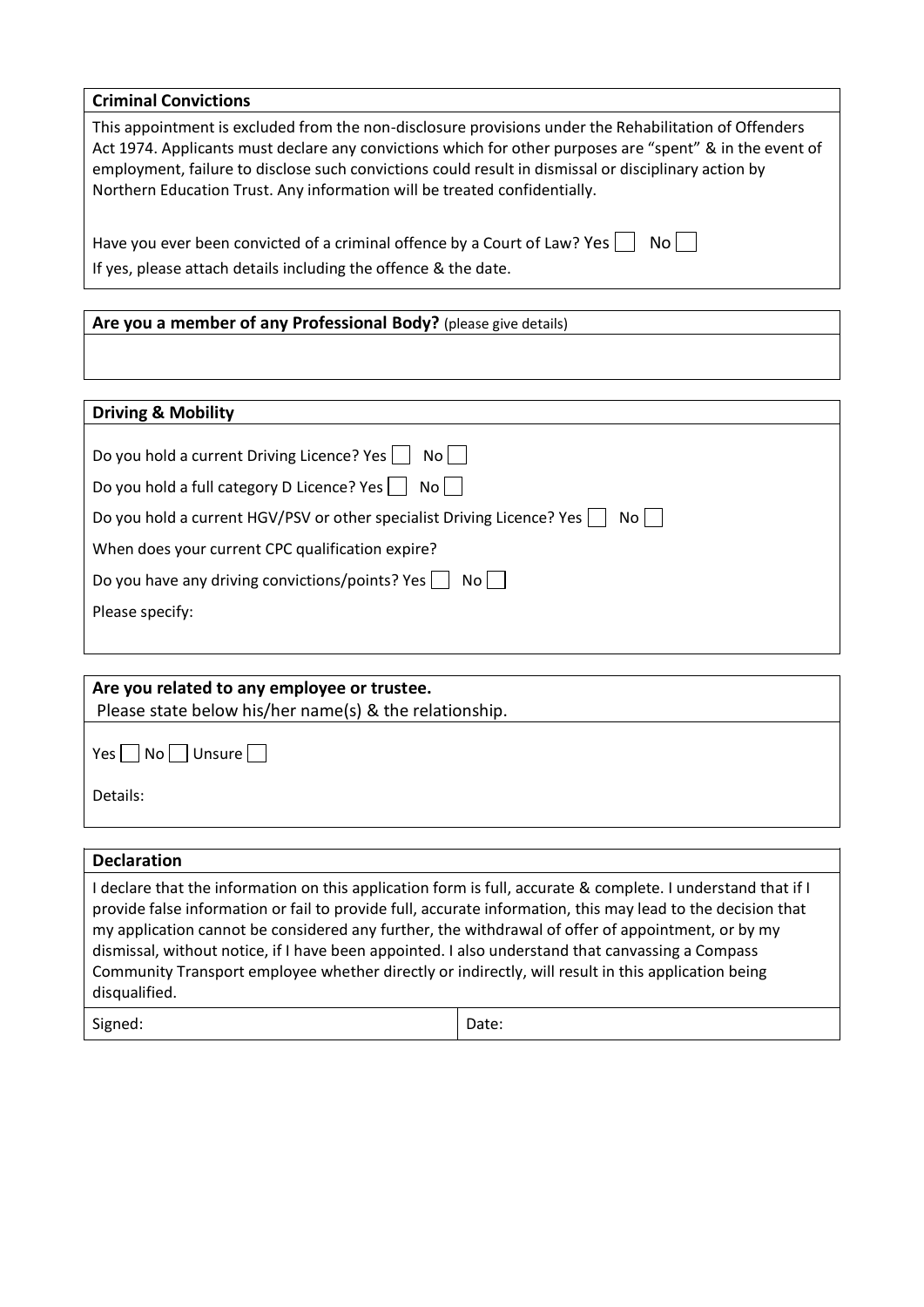Please return completed forms to:

**Michelle Fenwick – Administration Officer 11- 12 Sandmere Road Leechmere Industrial Estate Sunderland SR2 9TP 0191 5235383**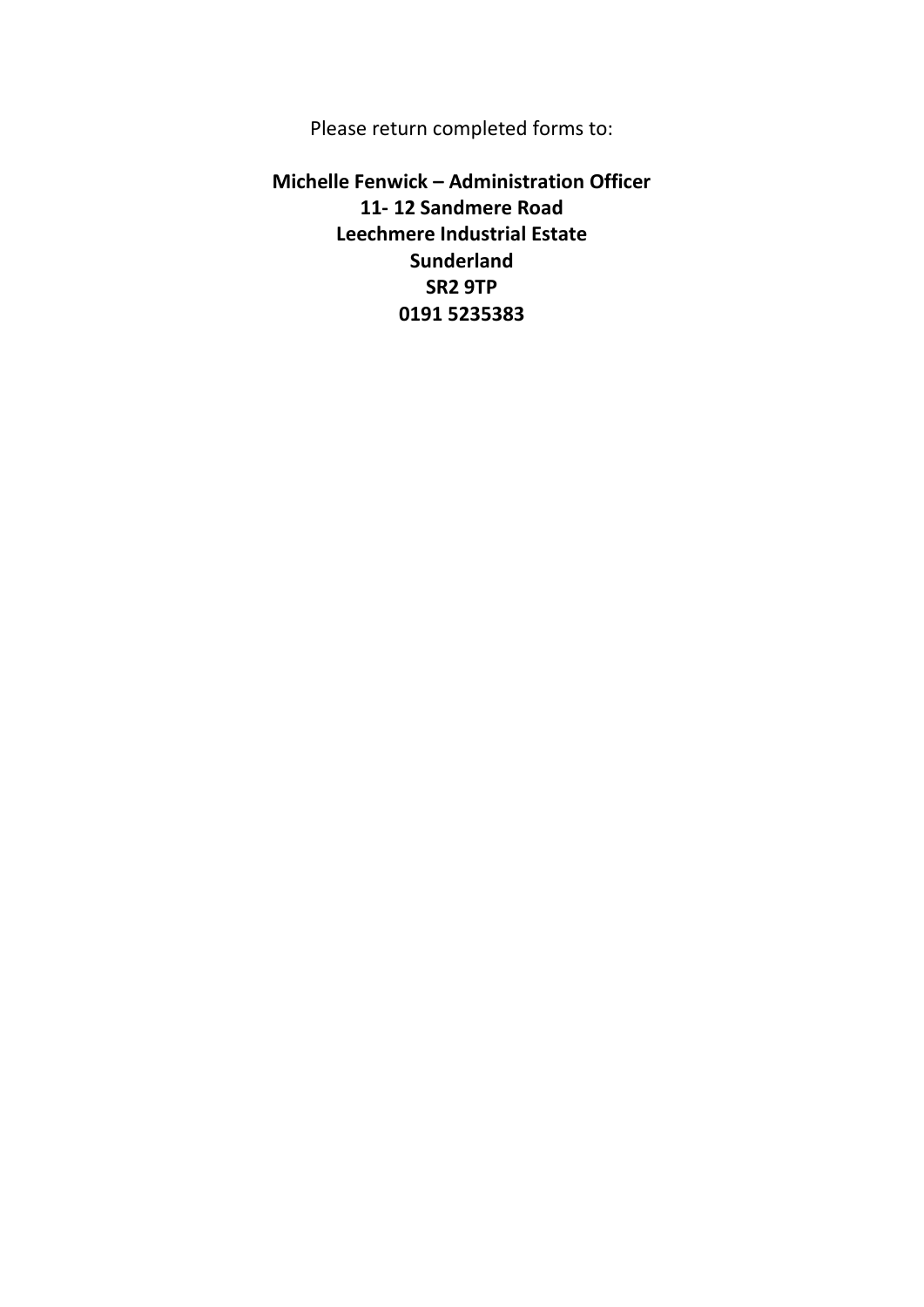# **Recruitment Monitoring Form**

For Office use only:

| <b>Personal Details</b>                                                                                                  |                                                                                                                                       |                                                                                                                  |
|--------------------------------------------------------------------------------------------------------------------------|---------------------------------------------------------------------------------------------------------------------------------------|------------------------------------------------------------------------------------------------------------------|
| Full Name:                                                                                                               | Title:                                                                                                                                | Gender:                                                                                                          |
| Date of Birth:                                                                                                           | Age:                                                                                                                                  | <b>Marital Status:</b>                                                                                           |
| (Optional)<br>Is your gender identity the same as the gender you were assigned at birth? Yes $\vert$ No                  |                                                                                                                                       |                                                                                                                  |
| Please state where you saw this job advertised:                                                                          |                                                                                                                                       |                                                                                                                  |
| <b>Ethnic Origin</b>                                                                                                     |                                                                                                                                       |                                                                                                                  |
| Asian or Asian British<br>Indian<br>Pakistani<br>Bangladeshi<br>Chinese<br>Any other Asian background,<br>please specify | Mixed background<br>White & Black Caribbean<br>White & Black African<br>White & Asian<br>Any other mixed background<br>please specify | <b>Other Ethnic Groups</b><br>Arab<br>Gypsy/Romany/Irish<br>Traveller<br>Any other background,<br>please specify |
| White<br>English<br><b>Other British</b><br>Irish<br>Any other white background,<br>please specify                       | <b>Black or Black British</b><br>Caribbean<br>African<br>Any other Black background,<br>please specify                                |                                                                                                                  |

**Please ensure you return this form with your completed application form.**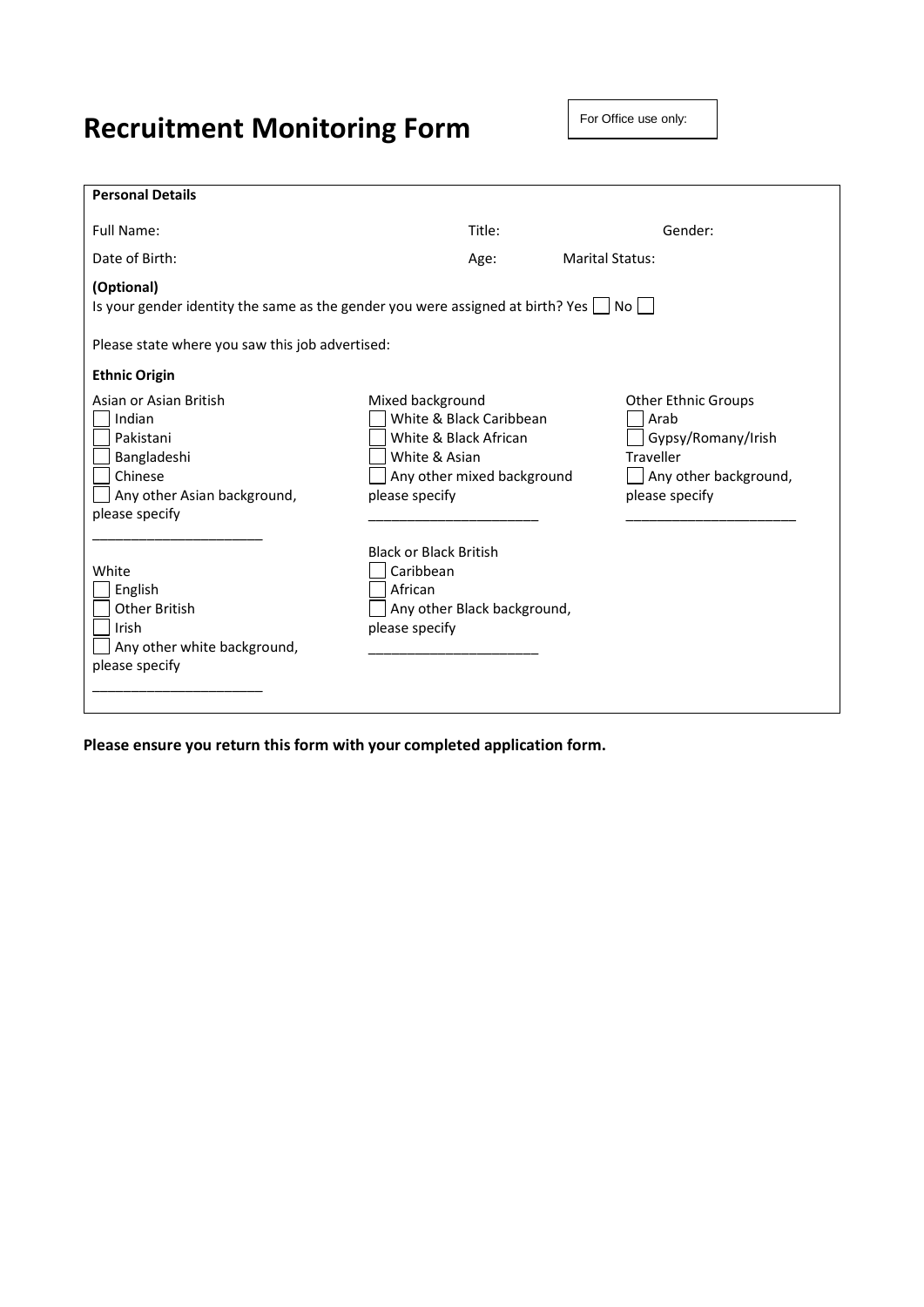#### **General Issues**

Your application will be assessed against the criteria listed on the person specification.

- CV's alone will not be accepted. You must complete the application form.
- Make sure all sections are completed clearly & as fully as possible.
- Make sure your application relates to the person specification.
- If you run out of space you may use additional pages.
- Make sure your application form is returned by the closing date.
- Keep a copy of your application; it will be useful to refer to for preparation if you are called for an interview.

If you have a disability that prevents you from complete the application form please contact Michelle Fenwick Administration Officer on 0191 5235383 or email compassct@yahoo.co.uk

Current legislation means that you will be required to provide documentary evidence (for example: A passport describing the holder, or a person named in the passport as the child of the holder, is a British Citizen or a citizen of the UK and Colonies having the right of abode in the UK) showing that you are entitled to work in the United Kingdom. If you are shortlisted you will be asked to provide this at your interview.

#### **Personal Details & References**

Please complete this section fully & clearly. This is important contact information.

We need to know if you are related to an employee of the Trust. This is to ensure that you are neither disadvantaged nor favoured in your application. You must not canvass the employee to gain employment. This will disqualify your application.

Referees must be able to produce information about your suitability for the post. References provided by relatives, friends or people with whom you live with are not acceptable.

You will need to provide the names of two referees. One reference must be your current or most recent employer. The second reference should be a previous employer or someone that can give information about you that is relevant to the job. If you are a school or college leaver please give the name of your head teacher or tutor. Alternatively if you have had a Saturday or other part time job the person you worked for may be prepared to act as a referee.

It is advisable to contact your referees at an early stage to let them know that you wish to give their names & ensure that they are willing to act as a referee.

If you are shortlisted, contact will be made with the referees you supply on the application form. If, however, we should not contact a referee prior to interview, please say so on the application form.

No offer of employment will be made until references, that are satisfactory to Compass Community Transport, are received.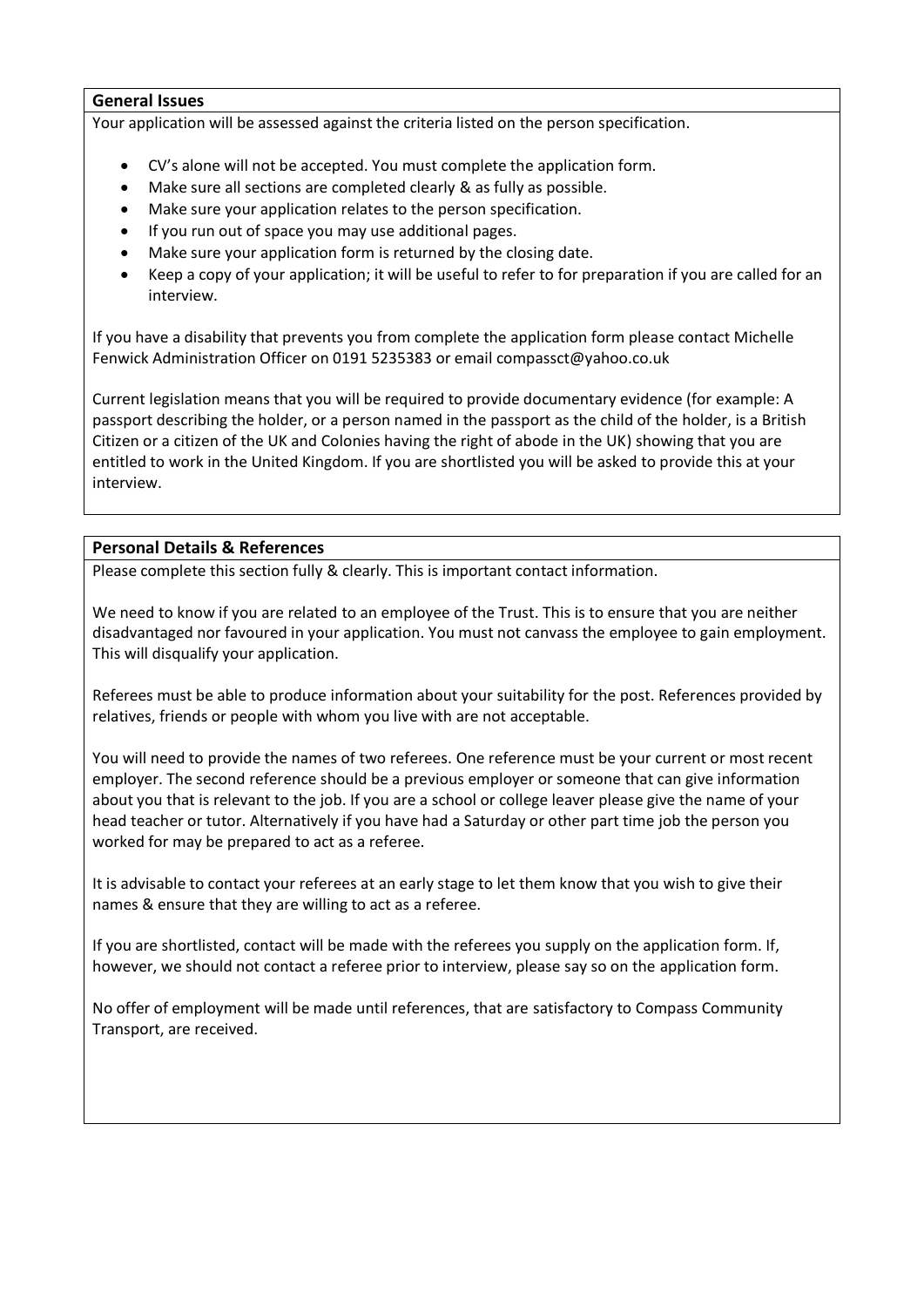#### **Job/Career History**

Please state your current or last employer's name, address, telephone number, email address in full. Do not go into too much detail but list the main activities of the job.

In the previous jobs section please account for all the time since you left school, college or university. List your jobs, with the most recent first, stating month & year & mentioning any gaps in employment. Include voluntary work particularly if you have not been in paid work.

#### **Qualifications & Training**

List the qualifications you possess indicating grades.

List any formal, informal or on the job training you have received which you consider relevant to the post.

Some posts require the post holder to be able to travel between locations. This does not necessarily mean use of car; the actual mode of transport can vary depending on the distance to be travelled. Other posts may specify that driving is essential. For this reason you are asked to state whether or not your hold a current valid driving licence. Please complete this section fully.

#### **Personal Statement**

This is your opportunity to tell us why you are suitable for the job. Read the job description & person specification carefully to see what skills & experience you have that relate to those required by the job. Think about examples you can give to provide evidence of this.

Consider what you have done in the past; at home; at school; at college; in paid work; unpaid work; or in a hobby.

These may be useful to show how you meet the items on the person specification. For example running a home can show skills such as organising or budgeting, being active in a club or other groups can show teamwork, communication or organising skills.

Your completed application form will be used to decide whether or not you progress to the next stage of the selection process. No assumptions will be made about your experience. It is vital that you have told us how you meet the selection criteria.

Please do not forget to sign your application.